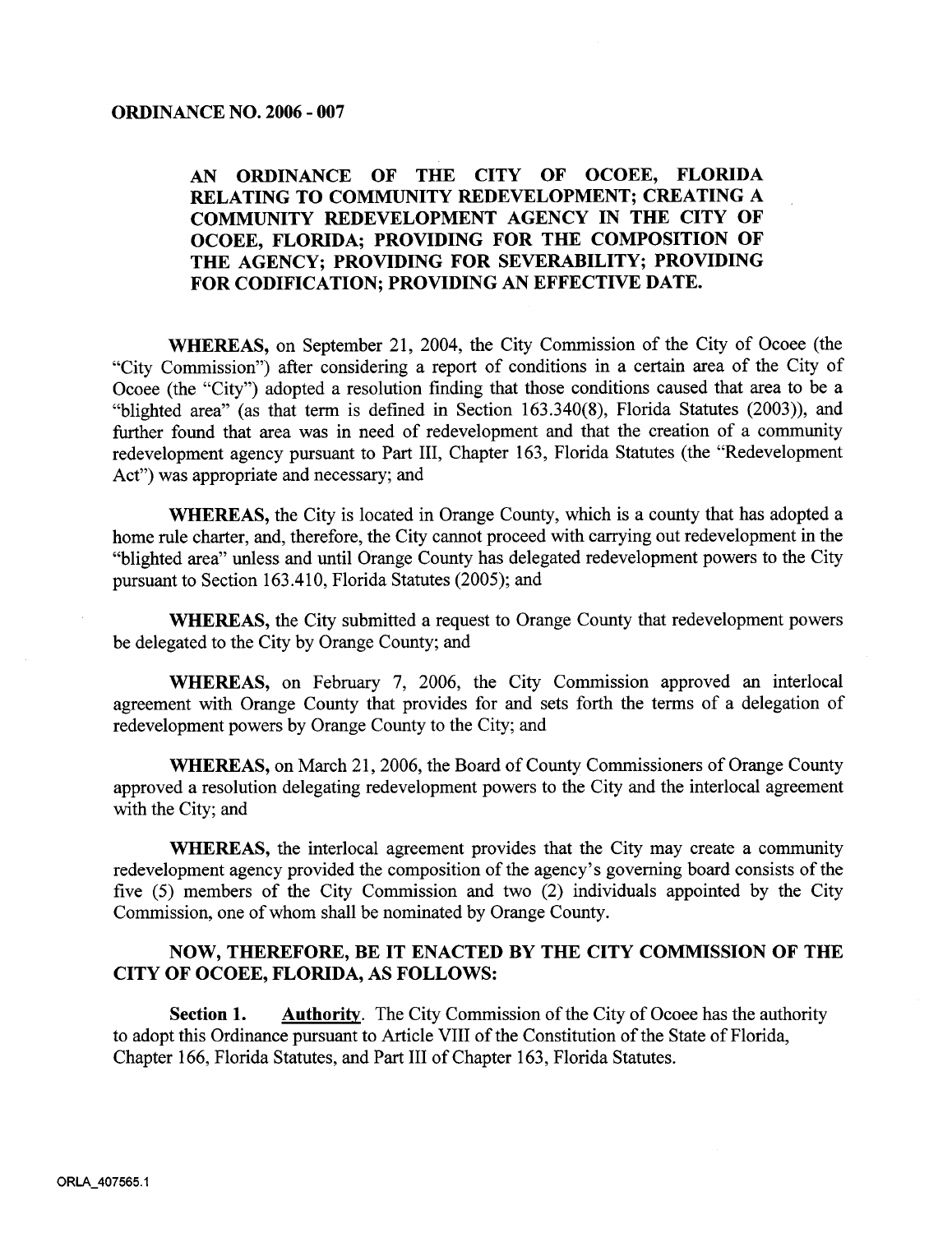**Section 2.** Findings. The recitals set forth above are hereby adopted and incorporated into this Ordinance as findings of the City Commission.

Section 3. Creation of Community Redevelopment Agency. There is hereby created pursuant to the Redevelopment Act <sup>a</sup> community redevelopment agency to operate within the municipal boundaries of the City of Ocoee, Florida, which shall be known as the Ocoee Community Redevelopment Agency (the "CRA").

Section 4. Composition of Governing Board. As authorized by Section  $163.357(1)(c)$ . Florida Statutes (2005) and as provided the interlocal agreement with Orange County, the governing board of the CRA shall consists of the five members of the City Commission plus two individuals appointed by the City Commission. One of the appointed members shall be nominated by Orange County and appointed by the City Commission The term of office of the appointed members shall be for four  $(4)$  years, except that the first person appointed shall initially serve a term of two  $(2)$  years.

Section 5. Severability. If any section, subsection, sentence, clause, phrase or portion of this Ordinance is for any reason held invalid or unconstitutional by any court of competent jurisdiction, such portion shall be deemed a separate, distinct and independent provision and such holding shall not affect the validity of the remaining portion hereto.

Section 6. Effective Date. This Ordinance shall become effective immediately upon passage and adoption

**PASSED AND ADOPTED** this  $\left[\mathcal{B}_{\text{t}}\right]$  and  $\left[\mathcal{A}_{\text{t}}\right]$   $\left[\mathcal{A}_{\text{t}}\right]$   $\left[\mathcal{A}_{\text{t}}\right]$   $\left[\mathcal{A}_{\text{t}}\right]$   $\left[\mathcal{A}_{\text{t}}\right]$   $\left[\mathcal{A}_{\text{t}}\right]$   $\left[\mathcal{A}_{\text{t}}\right]$   $\left[\mathcal{A}_{\text{t}}\right]$   $\left[\mathcal{A}_{\text{t}}\right]$ 

APPROVED

Beth Eikenberry, City Clerk

SEAL

ATTEST: CITY OF OCOEE, FLORIDA

SSA Vendernit

S. Scott Vandergrift, Mayor